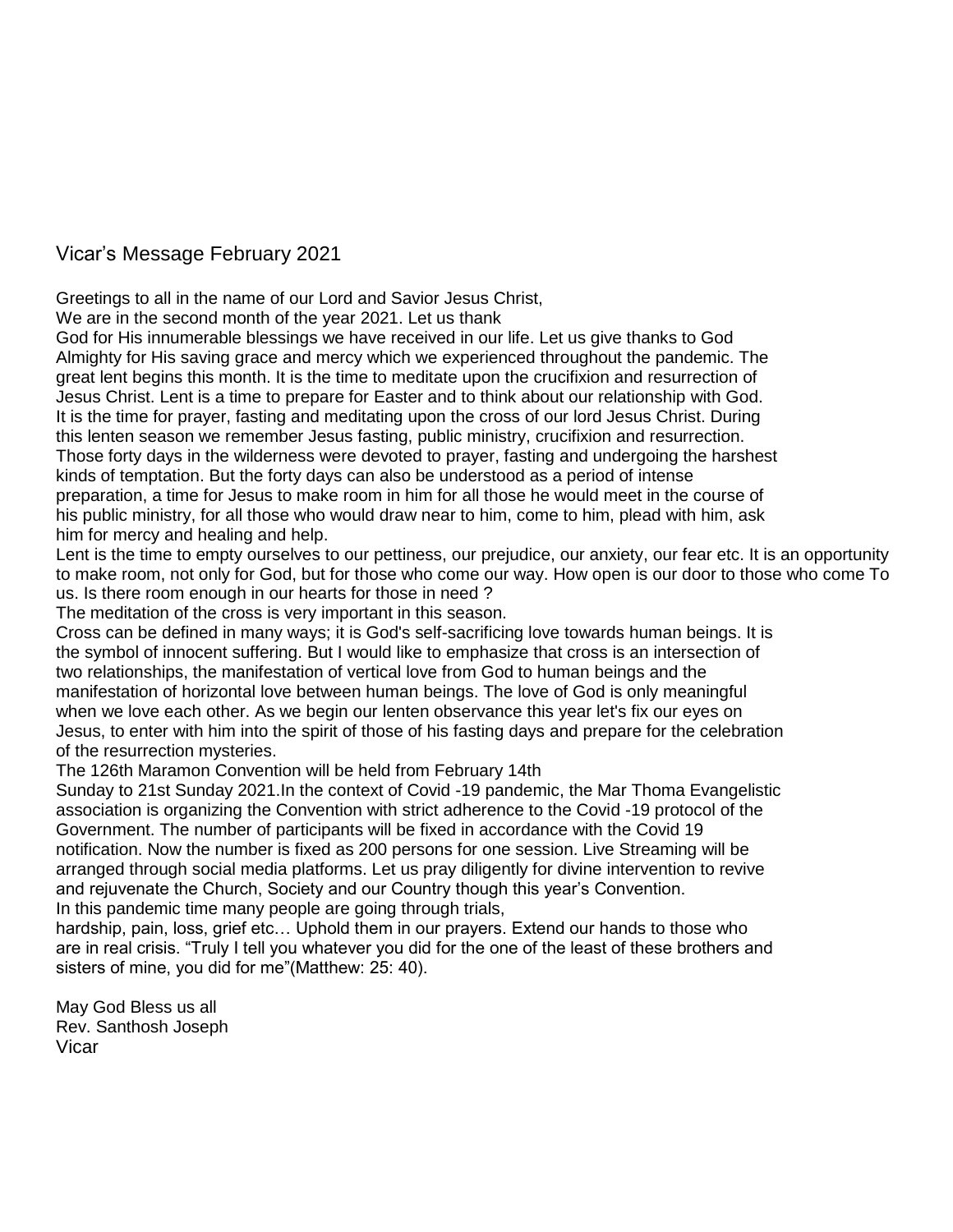# Church executive committee 2021

|                            | <b>NAME</b>            | E-MAIL                   | <b>HOME TEL#</b> | CELL#          |
|----------------------------|------------------------|--------------------------|------------------|----------------|
| <b>OFFICE BEARERS</b>      |                        |                          |                  |                |
| Vicar/President            | Rev.Santhosh<br>Joseph | Manaloorachen1@gamil.com | (845) 362-8158   | (845) 596-5568 |
| Vice-president             | M.S. Eappen            | mseappen@yahoo.com       | (845) 365-1550   | (845) 270-0076 |
| Secretary                  | John Job               | jjjnjob@msn.com          | (845) 267-3387   | (845) 304-3334 |
| Treasurer                  | <b>Thomas Varghese</b> | jojitom@gmail.com        | (845) 352-1253   | (845) 608-4249 |
| Accountant                 | Linu Abraham           | linuabraham@hotmail.com  | (845) 627-0123   | (845) 300-8899 |
| Lay Leader<br>(Malayalam)  | Dey P. Neduvelil       | deyned@gmail.com         | (845) 523-2961   | (845) 653-2418 |
| Lay Leader (English)       |                        |                          |                  |                |
| Clarkstown area<br>repres. | Rosamma Chacko         | chackoyohannan@gmail.com | (845) 371-2996   | (845) 664-3014 |
| Orangetown area<br>repre   | <b>Binu Thomas</b>     | bbinoss@gmail.com        | (845) 624-3640   | (845) 598-4393 |
| Ramapo area rep.           | Ajay Pappan            | Ajaypappan@yahoo.com     | (845) 504-0599   | (845) 300-5844 |
| Choir rep.                 | Jiji John              | Jjohn17@optonline.net    | (845) 215-9131   | (845) 598-0856 |
| Edavaka mission rep.       | T.T. George            | tholoorg@gmail.com       | (845) 425-3353   | (845) 517-9762 |
| Sevika sanghom             | <b>Jessy Thomas</b>    | jojitom@gmail.com        | (845) 352-1253   | (845) 608-4249 |
| Senior Citizen             | T.K. Koshy             | j6234871@live.com        | (845) 268-1990   | (845) 480-2860 |
| <b>Sunday School</b>       | <b>Mathew Sanuel</b>   | msrdd@hotmail.com        | (845) 613-7673   | (845) 480-6112 |
| Youth fellowship           | Namitha Joshua         | mamthajoshua@gmail.com   | (607) 379-2581   | (607) 379-2581 |
| Assembly member            | Linu Abraham           | linuabraham@hotmail.com  | (845) 627-0123   | (845) 300-8899 |
| Mandalam member            | Zachariah Abraham      | Zachariah39@hotmail.com  | (845) 425-7748   | (877) 621 7148 |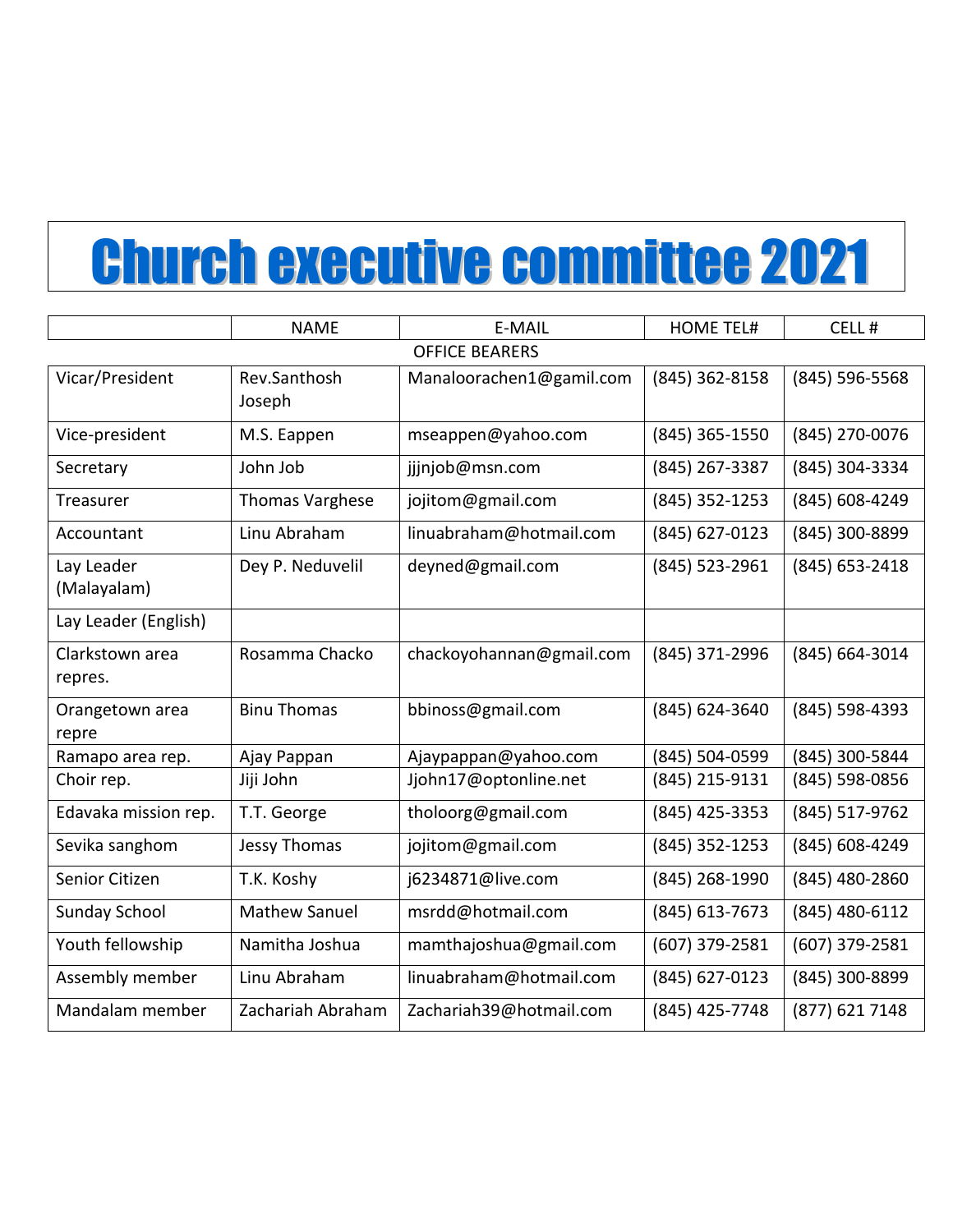## *Lectionary February 2021*

| Date               | Lesson 1                                                                         |  | Lesson 2       |  | <b>Epistle</b>               | <b>Gospel</b>        |                   |
|--------------------|----------------------------------------------------------------------------------|--|----------------|--|------------------------------|----------------------|-------------------|
|                    | The Holistic Healing that Christ Gives (Medical Mission Sunday)                  |  |                |  |                              |                      |                   |
| <b>February 07</b> | 2Kgs 20:1-11                                                                     |  | Rev 22:1-7     |  |                              | <b>James 5:13-18</b> | <b>John 5:1-9</b> |
| <b>February 14</b> | <b>Beginning of the Great Lent – Pethurtha -Lent: Transformation of Creation</b> |  |                |  |                              |                      |                   |
|                    | $Isa 65:17-$<br>25Gen 1:1-28                                                     |  | $Eph 2:11-22$  |  | 2Cor 5:16-21                 |                      | John 2:1-11       |
|                    | <b>Christian Approach to the Untouchables</b>                                    |  |                |  |                              |                      |                   |
| <b>February 21</b> | 2Kgs 5:1-14                                                                      |  | Rom 3:21-31    |  | Acts 10:34-43                |                      | <b>Matt 8:1-4</b> |
| <b>February 28</b> | Faith that leads to Healing (3 rd Sunday in Lent)                                |  |                |  |                              |                      |                   |
|                    | 2Kgs 4:16-37                                                                     |  | Acts $5:12-16$ |  | Luke 5:17-26<br>2Cor 12:7-10 |                      |                   |

| Date               | Time     | <b>Worship services (In Church and Virtual)</b> |
|--------------------|----------|-------------------------------------------------|
| <b>February 07</b> | 10:30 AM | <b>Holy Communion (Malayalam)</b>               |
| <b>February 14</b> | 10:30 AM | <b>Holy Communion (English)</b>                 |
| <b>February 21</b> | 10:30 AM | <b>Holy Communion (Malayalam)</b>               |
| <b>February 28</b> | 10:30 AM | <b>Holy Communion (English)</b>                 |



*Wedding Anniversary – February 2021*

| <b>Date</b>   | <b>Name</b>                      | Town                     |
|---------------|----------------------------------|--------------------------|
| Feb 05        | Ann & N.M. Mathew                | Suffern, NY              |
| Feb 07        | Elizabeth & Jacob Chacko         | <b>Spring Valley, NY</b> |
| <b>Feb 10</b> | Mariamma & Jacob Alexander       | Nanuet, NY               |
| <b>Feb 11</b> | <b>Jessy &amp; Samuel Mathew</b> | <b>Bardonia, NY</b>      |
| <b>Feb 14</b> | Saramma & T.K. Koshy             | <b>Congers, NY</b>       |
|               |                                  |                          |